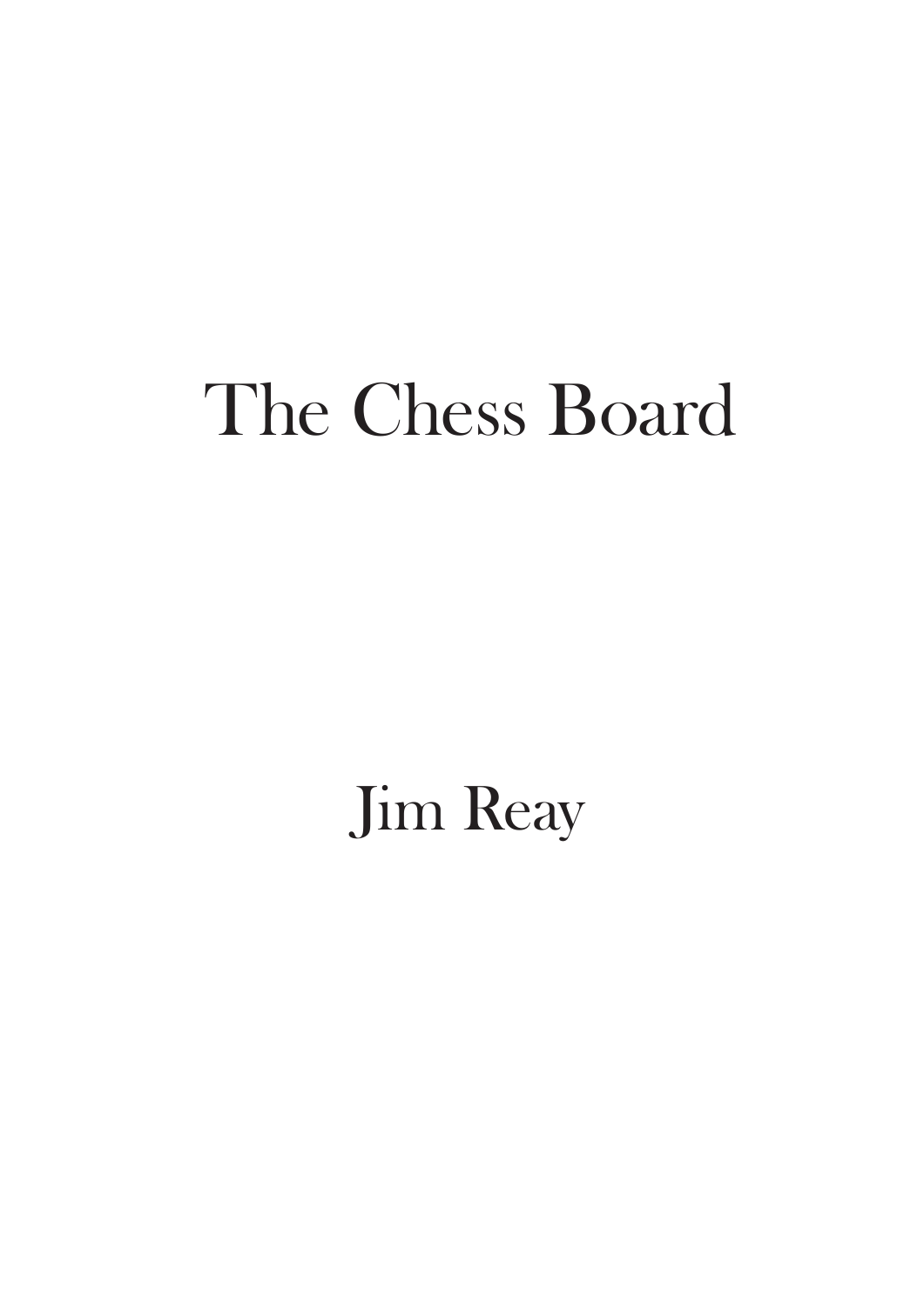#### *England. 16 December 2008*

'My self-esteem is not based on anyone else's opinion of me.'

I shout with joyous defiance. I get that now. The traffic on the M4 whizzes busily past my westward-bound Mercedes, oblivious to my loud voice resonating inside the car. On this wet cold Tuesday, faint clouds of misty condensation puf above the dashing rows of vehicles, hurrying anonymously to be somewhere in the morning air, so much more fervent than on the sleepy highways of the Queensland Darling Downs, my home for the past many months.

The rented Merc is not a status statement, more a reflection of a performance requirement and availability.

I glance at my scrawled name, Spencer Avery, on the car rental agreement which I have tossed on the passenger seat. At one time, I would have been annoyed that my name and title hadn't been neatly typed – or that the document hadn't always have been carefully fled in the glove box. I'm so much more relaxed now as my powerful car coasts steadily onwards past Swindon and towards Bristol. Winter has stripped every tree branch; they all stand frozen; silent mournful fngers pleading to the heavens. I sense my lips curling into a smile. My zany humour has returned – I can look at the dreariness of the scene and feel the funny side – as I visualise those trees as statued sentinels, patiently waiting to be *re-leaved* by the next change of shift; to spring.

'Don't snow,' they are saying – and I agree. I have grown to love a less chilling type of atmosphere. The meanings behind that thought maintain my grin, as the cruise control carries me along in the obedient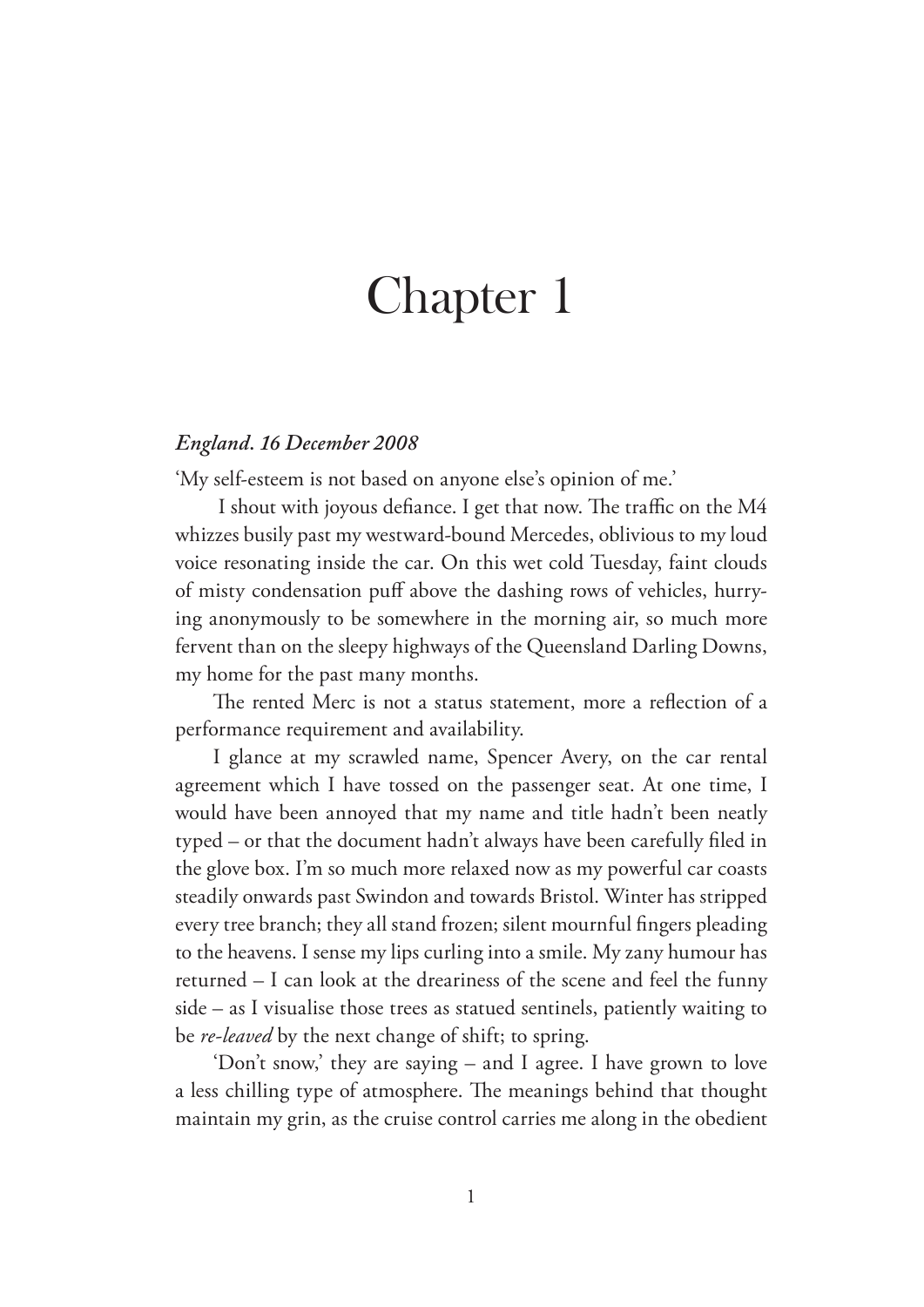#### *Outside Berlin, East Germany. 28 August 1967*

The side of his face was squashed against the weathered wood of the barn loft and his head hung motionless through the high hatchway. Pungent fumes of wood-tar oil from the door-framing stung his nostrils and slowly brought the soldier back to consciousness.

His right shoulder and hip were deadened from the shock of the bullets hitting. A Kalashnikov automatic rife lay just beyond his grasp on the loft's wooden foor. With his head lolling through the high exposed opening and blood soaking his grey-olive uniform, he knew he would look lifeless to the Americans down below. He grew increasingly aware of the wind whistling like a choir of owls through leafy, summer branches.

As the soldier's right eye opened partly, grey shadows scudded in front of the waning full moon and stars, lighting the courtyard below in pulsating waves. The scene flickered frustratingly like an old black-andwhite movie; but this was real, very real.

He could see Oleg on the ground of the courtyard below, his hands restrained behind his back, wincing in pain from the gory wound in his left thigh. The soldier listened to the voices from below.

'What's your name?' There was a cold menace in the American's tone.

'Oleg Davidenko,' came the reply; the Russian officer's eyes watched his inquisitor carefully. There was no way to avoid the gun which pointed towards Oleg. The two Americans whispered urgently to each other.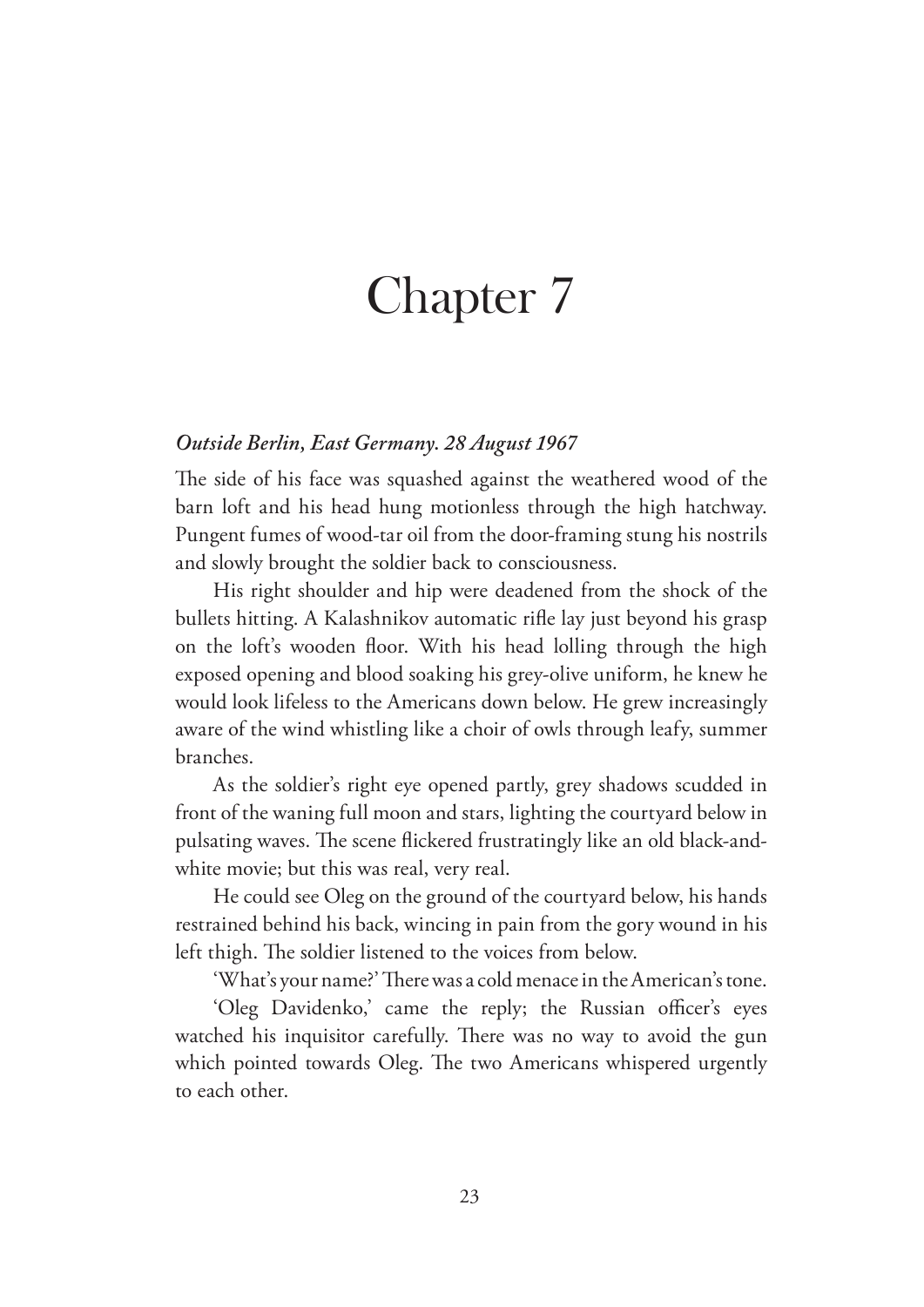### *Toowoomba. 29 April 2008*

Peter sat alone on a verandah chair, thinking through the possibility of losing his mother so soon after this joyous reunion.

She was justifably proud of his achievements; just what he had hoped for. Yes, he had done well. His mother was right. He had retained much of his Russian language, living with migrants in Queensland. There were memories of his early days growing up in the Donbas industrial area of the eastern Ukraine. His grandmother had worked in the coal industry offices - cleaning, his mother was in the army and his father was 'away in GDR', the German Democratic Republic.

It had seemed like a real adventure for a six-year-old to travel out to Australia to live with his extended family, Uncle Ivan and Aunt Nina. He remembered his mother's tears at the airport. He was just going on a holiday with his aunt. He hadn't understood till much later what had been so upsetting. His mother had always been away a lot. It had been his grandmother who had been caring for him most of the time – and she was grumpy, forever uptight and complaining.

The scent of that hug with his mother in Kiev had remained clear in his memory – the last time he had been in her arms. He had that image of her waving goodbye as he boarded the plane, the tears – and then the adventure had taken over.

Woolloongabba in Brisbane, his frst home in Australia, housed many Russian immigrants. He had settled into the local schools, played soccer well, was good at maths and could speak two languages capably by the time he reached high school.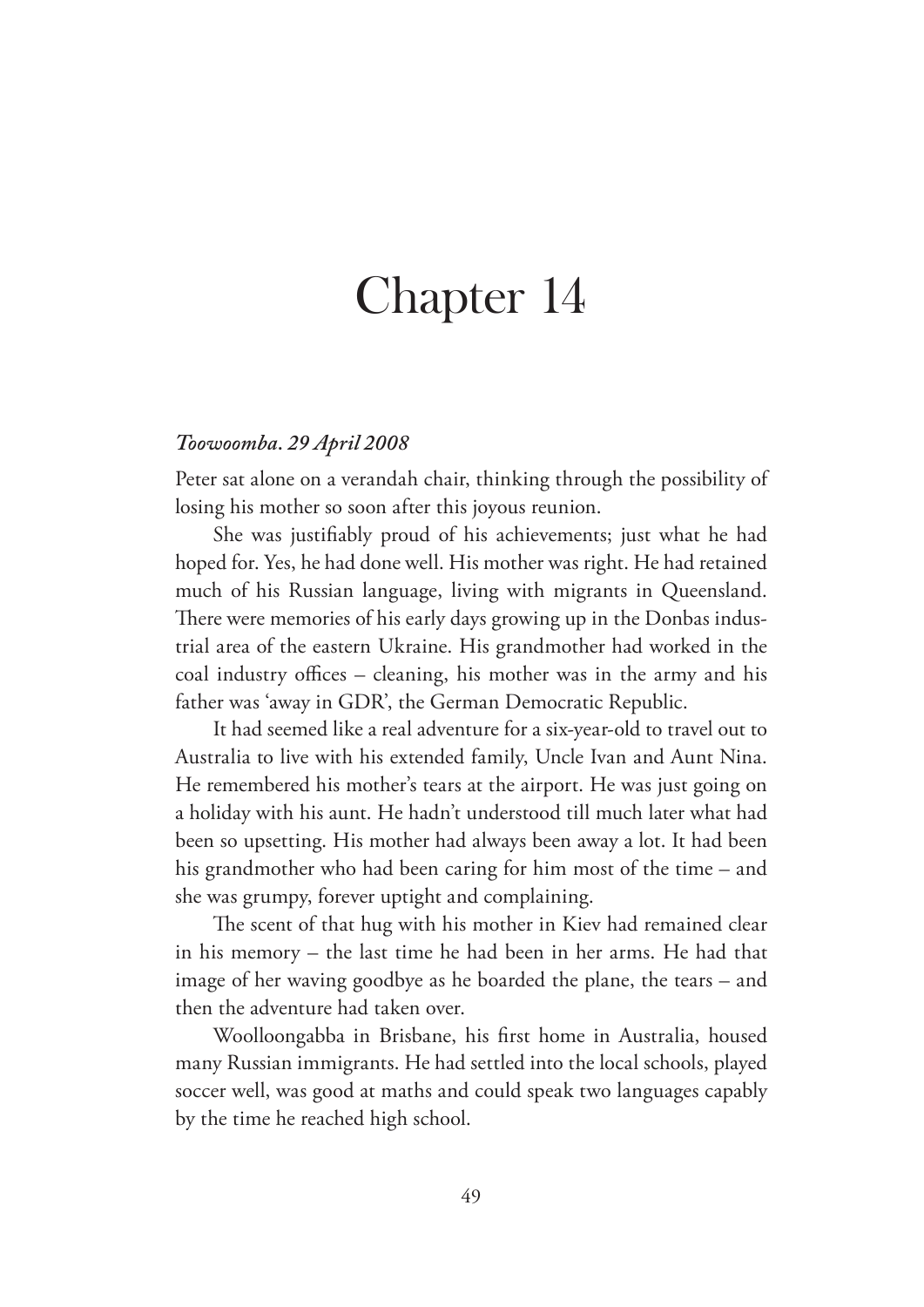The camp-fire crackled. We were all gathered around; seated on fallen tree trunks and camp chairs. Herbie's descriptions held us spellbound, his words creating such clear images in our minds; we could almost smell and hear the lowing cattle mobs being moved down wide stock routes and across the Channel Country. His words sounded almost poetic.

It was a world of horses, hobbled at night; men and their cattle dogs; friendships; teams working in harmony; rogues bending the rules as they killed an unbranded beast over the fence to provide fresh and salted beef for the trip.

'It sounds so romantic,' said Melanie wistfully. 'D'you know, I've never been on a muster. Seen them occasionally when we've travelled but we don't run cattle. Yet the old tracks still pass through our property. That's my bush heritage in northern New South Wales and along the Macintyre.'

I remembered her at the art gallery pointing out the paintings of an Australia now largely past. She had sounded nostalgic then too. In her lifetime, cattle were transported by road-train, not on the hoof. Herbie's stories brought history to life for us all.

'Yes,' acknowledged Herbie. 'They's all empty stock routes now but we mustn't forget the history … and the people who made it happen.'

He talked of Aunty Edna's father, droving right down into New South Wales. They'd called him 'Husk'. Edna had a dreamy looked as she listened, no doubt picturing her dad droving a steaming mob over the Warrego or the Balonne or the Macintyre.

Melanie sat close. 'It's good to be able to call you Spencer, out here,' she said.